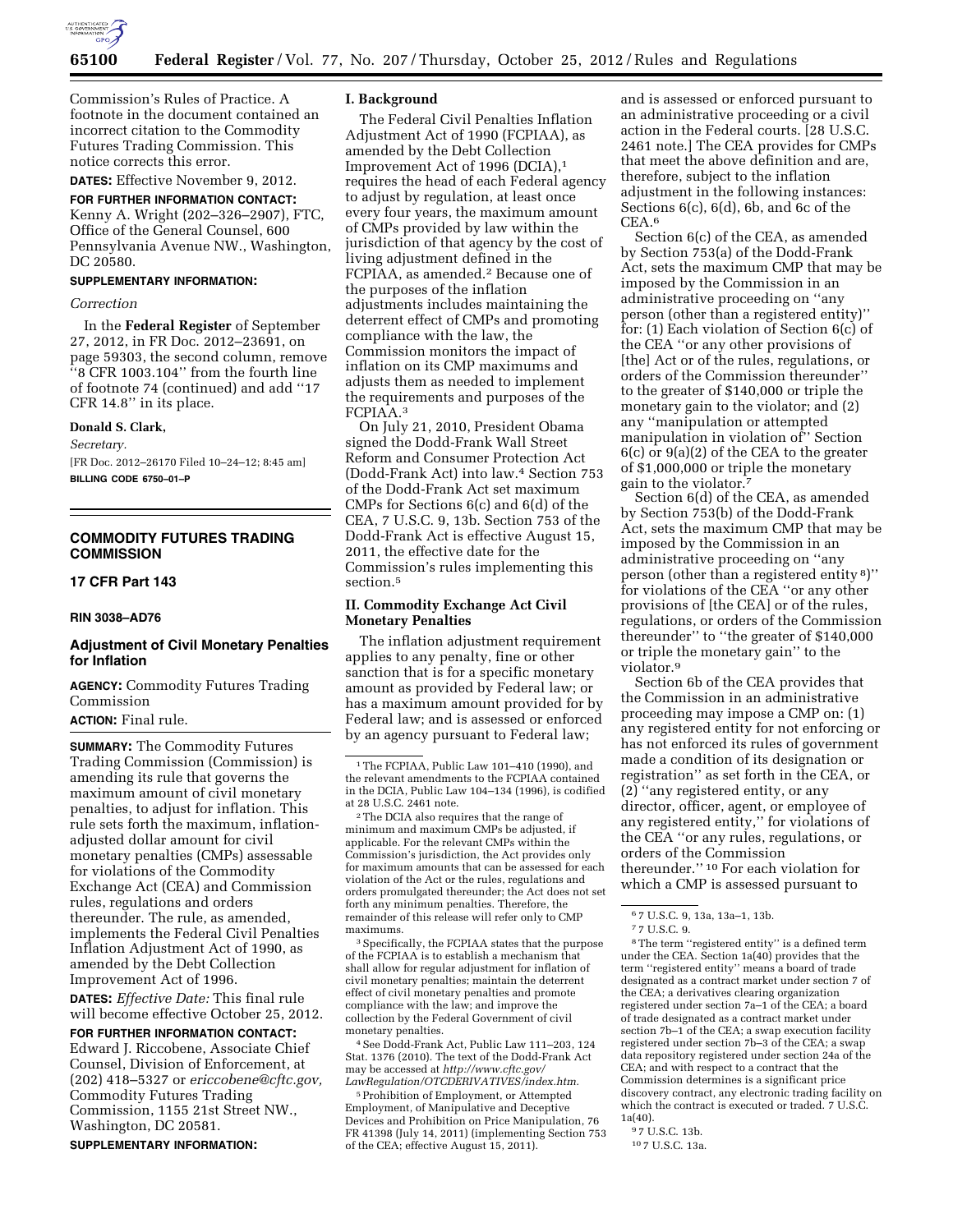Section 6b, Rule 143.8(a)(3) sets the current maximum penalty at: the greater of \$1,000,000 or triple the monetary gain to such person for manipulation or attempted manipulation in violation of Section  $6(c)$ ,  $6(d)$ , or  $9(a)(2)$  of the CEA; and the greater of \$675,000 or triple the monetary gain to such person for all other violations.11

Section 6c of the CEA provides that Commission may bring an action in the ''proper district court of the United States or the proper United States court of any territory or other place subject to the jurisdiction of the United States'' and the court may impose on a CMP on ''any registered entity or other person'' found by the court to have committed any violation of any provision of the CEA ''or any rule, regulation, or order thereunder, or is restraining trading in any commodity for future delivery or any swap.'' 12 For each violation for which a CMP is assessed pursuant to Section 6c(d), Rule 143.8(a)(2) sets the current maximum penalty at: the greater of \$1,000,000 or triple the monetary gain to such person for manipulation or attempted manipulation in violation of Section  $6(c)$ ,  $6(d)$ , or  $9(a)(2)$  of the CEA; and the greater of \$140,000 or triple the monetary gain to such person for all other violations.13

# **III. Cost-of-Living Adjustment for Commodity Exchange Act Civil Monetary Penalties**

## *A. Methodology*

The formula for determining the costof-living adjustment, first defined by the FCPIAA, and amended by the DCIA, consists of a four-step process.

The first step entails determining the inflation adjustment factor. This is done by calculating the percentage increase by which the Consumer Price Index for all-urban consumers published by the Department of Labor (CPI) 14 for the month of June of the calendar year preceding the adjustment exceeds the CPI for the month of June of the calendar year in which the amount of such CMP was last set or adjusted pursuant to law. The CMPs for Sections 6(c) and 6(d) of the CEA were last set by the Dodd-Frank Act, effective in the

calendar year 2011. The CMPs for Sections 6b and 6c of the CEA were last set by Commission Rule, effective in the calendar year 2008.15 Accordingly, the inflation adjustment factor for Sections 6(c) and 6(d) of the CEA equals the CPI for June 2011 (*i.e.,* June of the year preceding this year) divided by that index for June 2011, and the inflation adjustment factor for Sections 6b and 6c of the CEA equals the CPI for June 2011 divided by that index for June 2008.16

Second, the inflation adjustment factors are then multiplied by the current maximum CMPs to calculate the raw inflation increase. Third, this raw inflation increase is then rounded according to the guidelines set forth by the FCPIAA to calculate the final inflation increase.17 Fourth, the final inflation increase is added to the current CMP maximum to obtain the new CMP maximum penalty.

# *B. Civil Monetary Penalty Adjustments*

In Commission actions pursuant to Sections 6(c) or (d) of the CEA, the amount set for the maximum CMP for manipulation or attempted manipulation violations is \$1,000,000, and the amount set for the maximum CMP for all other violations is \$140,000. Applying the CPI adjustment methodology, no adjustment to these CMP amounts is required.18

In Commission actions pursuant to Section 6b of the CEA, the amount set for the CMP for manipulation and attempted manipulation violations is \$1,000,000 (or triple the monetary gain) and the amount set for the CMP for all other violations is \$675,000 (or triple the monetary gain). Applying the CPI adjustment methodology, these CMP amounts must be increased by \$25,000 each, and the new CMP maximums are \$1,025,000 (or triple the monetary gain) for manipulation and attempted manipulation violations, and \$700,000

17The FCPIAA, as amended by the DCIA, provides in relevant part that any increase shall be rounded to the nearest multiple of \$10,000 in the case of penalties greater than \$100,000 but less than or equal to \$200,000; and multiple of \$25,000 in the case of penalties greater than \$200,000.

18Because the inflation adjustment factor for these CMPs is 0.0, the CMP amounts are not required to be revised pursuant to FCPIAA.

(or triple the monetary gain) for all other violations.19

In Commission actions pursuant to Section 6c of the CEA, the amount set for the CMP for manipulation and attempted manipulation violations is \$1,000,000 (or triple the monetary gain) and the amount set for the CMP for all other violations is \$140,000 (or triple the monetary gain). Applying the CPI adjustment methodology, the CMP amount for manipulation and attempted manipulation violations must be increased by \$25,000 to \$1,025,000 (or triple the monetary gain), while the CMP amount for all other violations remains unchanged at \$140,000 (or triple the monetary gain).20

The FCPIAA provides that ''any increase under [FCPIAA] in a CMP shall apply only to violations which occur after the date the increase takes effect.'' 21 Thus, the new CMP amounts may be applied only to violations of the CEA that occur after the effective date of this amendment, October 23, 2012.

#### **IV. Administrative Compliance**

#### *A. Notice Requirement*

The notice and comment procedures of 5 U.S.C. 553 do not apply to this rulemaking because the Commission is acting herein pursuant to statutory language which mandates that the Commission act in a nondiscretionary matter. *Lake Carriers' Ass'n* v. *E.P.A.,*  652 F.3d 1, 10 (DC Cir. 2011).22

20Multiplying the CMP amounts by the inflation adjustment factor results in a raw adjustment amount of \$31,562 for manipulation and attempted manipulation violations  $(0.03156 \times $1,000,000)$ , and a raw adjustment amount of \$3,156 for all other violations  $(0.03156 \times $140,000)$ . Because the CMP amount for manipulation and attempted manipulation violations is greater than \$200,000, the raw adjustment amount must be rounded to the nearest \$25,000, which results in a final adjustment amount of \$25,000 for these violations. Because the CMP amount for all other violations is less than \$200,000, the raw adjustment amount must be rounded to the nearest \$10,000, which results in a final adjustment amount of \$0 for these violations.

21See also *Landgraf* v. *USI Film Products,* 511 U.S. 244 (1994) (holding that there is a presumption against retroactivity in changes to damage remedies or civil penalties in the absence of clear statutory language to the contrary).

22The Commission has determined that the amendment to Rule 143.8 is exempt from the provisions of the Administrative Procedure Act, 5 U.S.C. 553, which generally require notice of Continued

<sup>11</sup> 17 CFR 143.8(a)(3).

<sup>12</sup> 7 U.S.C. 13a–1.

<sup>13</sup> 17 CFR 143.8(a)(2).

<sup>14</sup>The Consumer Price Index means the Consumer Price Index for all urban consumers published by the Department of Labor. Interested parties may find the relevant Consumer Price Index on the Internet. To access this information, go to the Consumer Price Index Home Page at: *[http://](http://www.bls.gov/cpi/) [www.bls.gov/cpi/](http://www.bls.gov/cpi/)*. Under the ''CPI Databases'' heading, select ''CPI—All Urban Consumers (Current Series)'', ''Top Picks.'' Then check the box for ''U.S. All Items, 1967 = 100–CUUR0000AA0'', and click the ''Retrieve data'' button.

<sup>15</sup>See Adjustment of Civil Monetary Penalties for Inflation, 73 FR 57512 (Oct. 3, 2008) (effective Oct. 23, 2008).

<sup>16</sup>The CPI for June 2011 was 676.162, and the CPI for June 2008 was 655.474. Therefore, the relevant inflation adjustment factor for Sections 6(c) and 6(d) of the Act equals 676.162 divided by 676.162, which is 0.0 for computational purposes, and for Sections 6b and 6c equals 676.162 divided by 655.474, which is 0.0316 for computational purposes.

<sup>19</sup>Multiplying the CMP amounts by the inflation adjustment factor results in a raw adjustment amount of \$31,562 for manipulation and attempted manipulation violations  $(0.\overline{0}3156\times\$1,\overline{0}00,\overline{0}00)$ , and a raw adjustment amount of \$21,304 for all other violations  $(0.03156 \times $675,000)$ . Because the CMP amounts are greater than \$200,000, the raw adjustment amounts must be rounded to the nearest \$25,000, which results in a final adjustment amount of \$25,000 for all violations, including manipulation and attempted manipulation violations.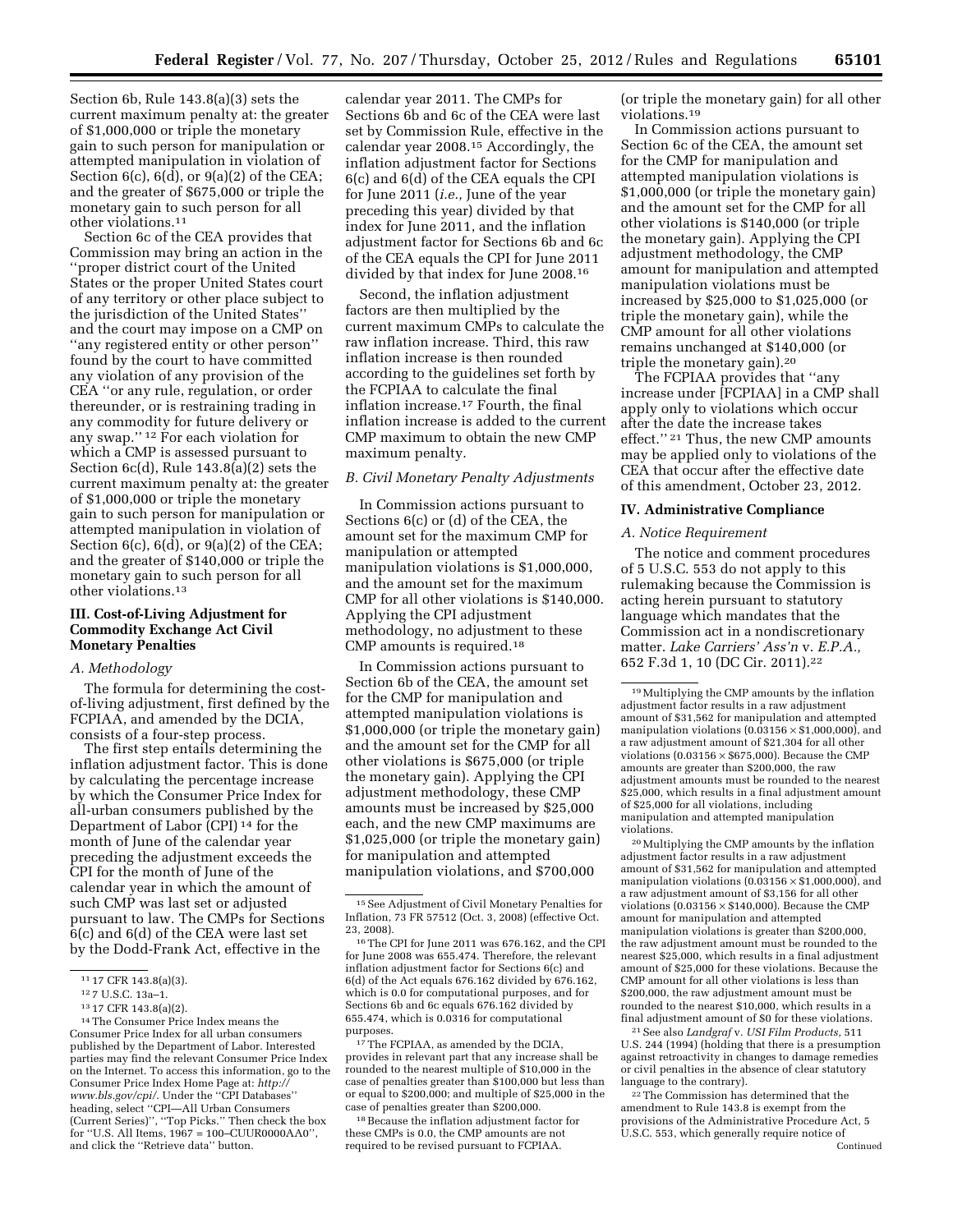## *B. Regulatory Flexibility Act*

The Regulatory Flexibility Act<sup>23</sup> requires agencies with rulemaking authority to consider the impact of certain of their rules on small businesses. A regulatory flexibility analysis is only required for ''rule[s] for which the agency publishes a general notice of proposed rulemaking pursuant to section  $553(b) * * *$  or any other law.'' As the Commission is not obligated by section 553(b) or any other law to publish a general notice of proposed rulemaking with respect to the revisions being made to regulation 143.8, the Commission additionally is not obligated to conduct a regulatory flexibility analysis.

## *C. Paperwork Reduction Act*

The Paperwork Reduction Act of 1995 (PRA), 44 U.S.C. 3507(d), which imposes certain requirements on Federal agencies, including the Commission, in connection with their conducting or sponsoring any collection of information as defined by the PRA, does not apply to this rule. This rule amendment does not contain information collection requirements that require the approval of the Office of Management and Budget.

#### *D. Consideration of Costs and Benefits*

Section 15(a) of the CEA, 7 U.S.C. 19(a), requires the Commission to consider the costs and benefits of its action before issuing a new regulation. Section 15(a) further specifies that costs and benefits shall be evaluated in light of five broad areas of market and public concern: (1) Protection of market participants and the public; (2) efficiency, competitiveness, and financial integrity of futures markets; (3) price discovery; (4) sound risk management practices; and (5) other public interest considerations.

The Commission believes that benefits of this rulemaking greatly outweigh the costs, if any. As the Commission understands, the statutory provisions by which it is making costof-living adjustments to the civil money penalties in regulation 143.8 were enacted to ensure that civil money penalties do not lose their deterrence value because of inflation. An analysis of the costs and benefits of these adjustments were made before enactment of the statutory provisions under which the Commission is

operating, and limit the discretion of the Commission to the extent that there are no regulatory choices the Commission could make that would supersede the pre-enactment analysis with respect to the five factors enumerated in section 15(a), or any other factors.

### **List of Subjects in 17 CFR Part 143**

Civil monetary penalties, Claims.

In consideration of the foregoing and pursuant to authority contained in Sections 6(c), 6(d), 6b and 6c of the CEA, 7 U.S.C. 9, 13a, 13a–1(d), 13b, and 28 U.S.C. 2461 note, the Commission hereby amends part 143 of chapter I of title 17 of the Code of Federal Regulations as follows:

# **PART 143—COLLECTION OF CLAIMS OWED THE UNITED STATES ARISING FROM ACTIVITIES UNDER THE COMMISSION'S JURISDICTION**

■ 1. The authority citation for part 143 continues to read as follows:

**Authority:** 7 U.S.C. 9, 15, 9a, 12a(5), 13a, 13a–1(d), 13(a), 13b; 31 U.S.C. 3701–3719; 28 U.S.C. 2461 note.

■ 2. Section 143.8 is amended by revising paragraph (a) to read as follows:

## **§ 143.8 Inflation-adjusted civil monetary penalties.**

(a) Unless otherwise amended by an act of Congress, the inflation-adjusted maximum civil monetary penalty for each violation of the Commodity Exchange Act or the rules, regulations or orders promulgated thereunder that may be assessed or enforced under the Commodity Exchange Act in an administrative proceeding before the Commission or a civil action in Federal court will be:

(1) For a civil penalty assessed pursuant to Section 6(c) of the Commodity Exchange Act, 7 U.S.C. 9, against any person (other than a registered entity):

(i) For manipulation or attempted manipulation violations:

(A) Committed on or after May 22, 2008, not more than the greater of \$1,000,000 or triple the monetary gain to such person for each such violation; and

(ii) For all other violations:

(A) Committed between November 27, 1996 and October 22, 2000, not more than the greater of \$110,000 or triple the monetary gain to such person for each such violation;

(B) Committed between October 23, 2000 and October 22, 2004, not more than the greater of \$120,000 or triple the monetary gain to such person for each such violation;

(C) Committed between October 23, 2004 and October 22, 2008, not more than the greater of \$130,000 or triple the monetary gain to such person for each such violation; and

(D) Committed on or after October 23, 2008, not more than the greater of \$140,000 or triple the monetary gain to such person for each such violation; and

(2) For a civil monetary penalty assessed pursuant to Section 6(d) of the Commodity Exchange Act, 7 U.S.C. 13b, against any person (other than a registered entity):

(i) For violations committed on or after August 15, 2011, not more than the greater of \$140,000 or triple the monetary gain to such person for each such violation; and

(ii) [Reserved]

(3) For a civil monetary penalty assessed pursuant to Section 6b of the Commodity Exchange Act, 7 U.S.C. 13a, against any registered entity or any director, officer, agent, or employee of any registered entity:

(i) For manipulation or attempted manipulation violations:

(A) Committed between May 22, 2008 and August 14, 2011, not more than the greater of \$1,000,000 or triple the monetary gain to such person for each such violation;

(B) committed on or after August 15, 2011, not more than the greater of \$1,025,000 or triple the monetary gain to such person for each such violation; and

(ii) For all other violations:

(A) Committed between November 27, 1996 and October 22, 2000, not more than \$550,000 for each such violation;

(B) Committed between October 23, 2000 and October 22, 2004, not more

than \$575,000 for each such violation; (C) Committed between October 23, 2004 and October 22, 2008, not more than \$625,000 for each such violation;

(D) Committed between October 23, 2008 and October 22, 2012, not more than the greater of \$675,000 or triple the monetary gain to such person for each such violation; and

(E) Committed on or after October 23, 2012, not more than the greater of \$700,000 or triple the monetary gain to such person for each such violation; and

(4) For a civil monetary penalty assessed pursuant to Section 6c of the Commodity Exchange Act, 7 U.S.C. 13a– 1, against any registered entity or other person:

(i) For manipulation or attempted manipulation violations:

(A) Committed between May 22, 2008 and August 14, 2011, not more than the greater of \$1,000,000 or triple the monetary gain to such person for each such violation; and

proposed rulemaking and provide other opportunities for public participation, but excludes rules of agency practice, such as those found in part 143 of the Commission's regulations, and in particular rule 143.8 being revised herein. 23 5 U.S.C. 601–612.